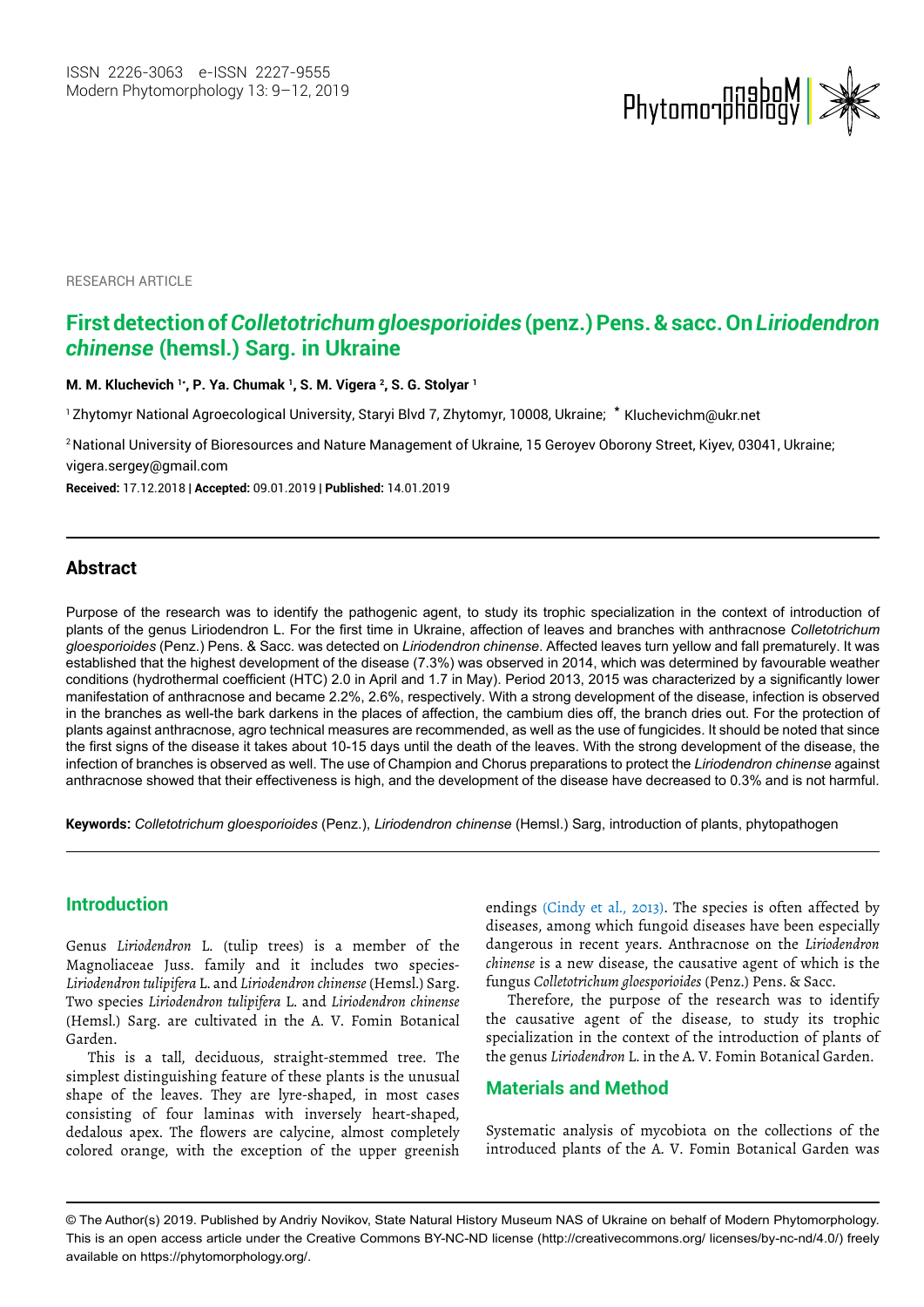conducted in the period 2010-2017. Stationary observations were carried out by the method of complete surveys of implantations with an interval of once a decade during the growing season (from April to November). Plant parts with visible signs of disease were selected for a detailed analysis. The affected plants were analyzed, as well as herbarium material (its description was carried out, characteristic symptoms of the disease were pointed out), the time of symptoms onset, the dynamics of the development of diseases were noted.

Conventional mycological and phytopathological research methods were used to identify mycobiota on the leaves and branches of the tulip tree (Liriodendron) (Bilay 1982).

The test samples were placed in a humid chamber on two layers of filter paper moistened with sterile water. They were incubated at a temperature of  $25^\circ$  and observations were made on days 3, 5, 7, and 10 after laying the material under study. Using the method of direct inoculation, the samples were laid on nutrient media-on the surface of potato dextrose agar. They were cultivated at 25°C during 3-5 days (Bilay 1982). Records were carried out with an interval of 2-3 days. Isolated species of micromycetes were identified by the morphological and cultural characteristics of the fungus, using an XS-3220 light microscope (**\***600). Microphotography was performed using microscope digital imager "Celestron". More than 60 microscope slides of the studied fungus species were examined.

The taxonomic identity of micromycetes was established with the help of domestic determinants (Pidoplichko 1977, 1978; Pidoplichko & Milko, 1971).

#### **Results**

There are two types of liriodendron in the Botanical Garden: Chinese (*Liriodendron chinense* (Hemsl.) Sarg. and tulip tree (*L. tulipifera* L.). According to A. N. Kolisnichenko, the beginning of the growing season of these plants is marked on 17.IV  $\pm$  10 and continues 172  $\pm$  9 days. Plants bloom irregularly (16.VI  $\pm$  12 to 29.VI  $± 14$  days). They rarely fructify, the seeds are empty, as a rule.

In 2010, for the first time in Ukraine, the affection of leaves and branches with anthracnose *Colletotrichum gloesporioides* (Penz.) Pens. & Sacc. was detected on *Liriodendron chinense*.

Our regular phytopathological examinations during eight years have shown that the fungus *Colletotrichum Gloesporioides* (Penz.) Pens. & Sacc parasitizes only on *Liriodendron chinense* (Hemsl.) Sarg. No fungus was detected on *Liriodendron tulipifera* L. Artificial infection of the leaves with the pathogen of this plant was unsuccessful. It can be said with great certainty that *L. tulipifera* L. is resistant to this fungus.

As a result of annual surveys throughout 2010-2017, the average indicators of the development of anthracnose on a tulip tree in the context of the A. V. Fomin Botanical Garden was established (Tab. 1).

It was established that the highest development of the disease (7.3%) was observed in 2014, which was determined by favourable weather conditions (HTC 2.0 in April and 1.7 in May). Period 2013, 2015 was characterized by a significantly lower manifestation of anthracnose and became 2.2%, 2.6%, respectively.

Observations showed that the first signs of disease on the leaves of *Liriodendron chinense* the Chinese appear at the beginning of blossoming and sometimes later. Yellow spots of various sizes with black dots concentrically arranged on them, which is fungal sporulation, are formed on the leaves (Fig. 1).

|                        |  |  |  | Table 1. Perennial dynamics of the development of anthracnose on |  |
|------------------------|--|--|--|------------------------------------------------------------------|--|
| Liriodendron chinense. |  |  |  |                                                                  |  |

|      |     | <b>Months, HTC</b> |     | Development of |  |  |
|------|-----|--------------------|-----|----------------|--|--|
| v    | IV  | ٧                  | ٧I  | anthracnose    |  |  |
| 2011 | 0.7 | 0.4                | 1.2 | 3.9            |  |  |
| 2012 | 1.3 | 0.5                | 1   | 5.8            |  |  |
| 2013 | 0.5 | 0.8                | 0.6 | 2.2            |  |  |
| 2014 | 2   | 1.7                | 0.7 | 7.3            |  |  |
| 2015 | 0.5 | 1.1                | 0.6 | 2.6            |  |  |
| 2016 | 1   | 1.5                | 0.3 | 3.5            |  |  |
| 2017 | 21  | 0.7                | 0.4 | 5.8            |  |  |



**Figure 1.** Symptoms of the dynamics of the leaves affection of *Liriodendron chinense* (Hemsl.) Sarg. with anthracnose *Colletotrichum gloesporioides* (Penz.) Pens. & Sacc.). a-30.V, b-15.VI, c-15.VII, d-15.VIII, e-2.IX, f-10.X (authentic photos).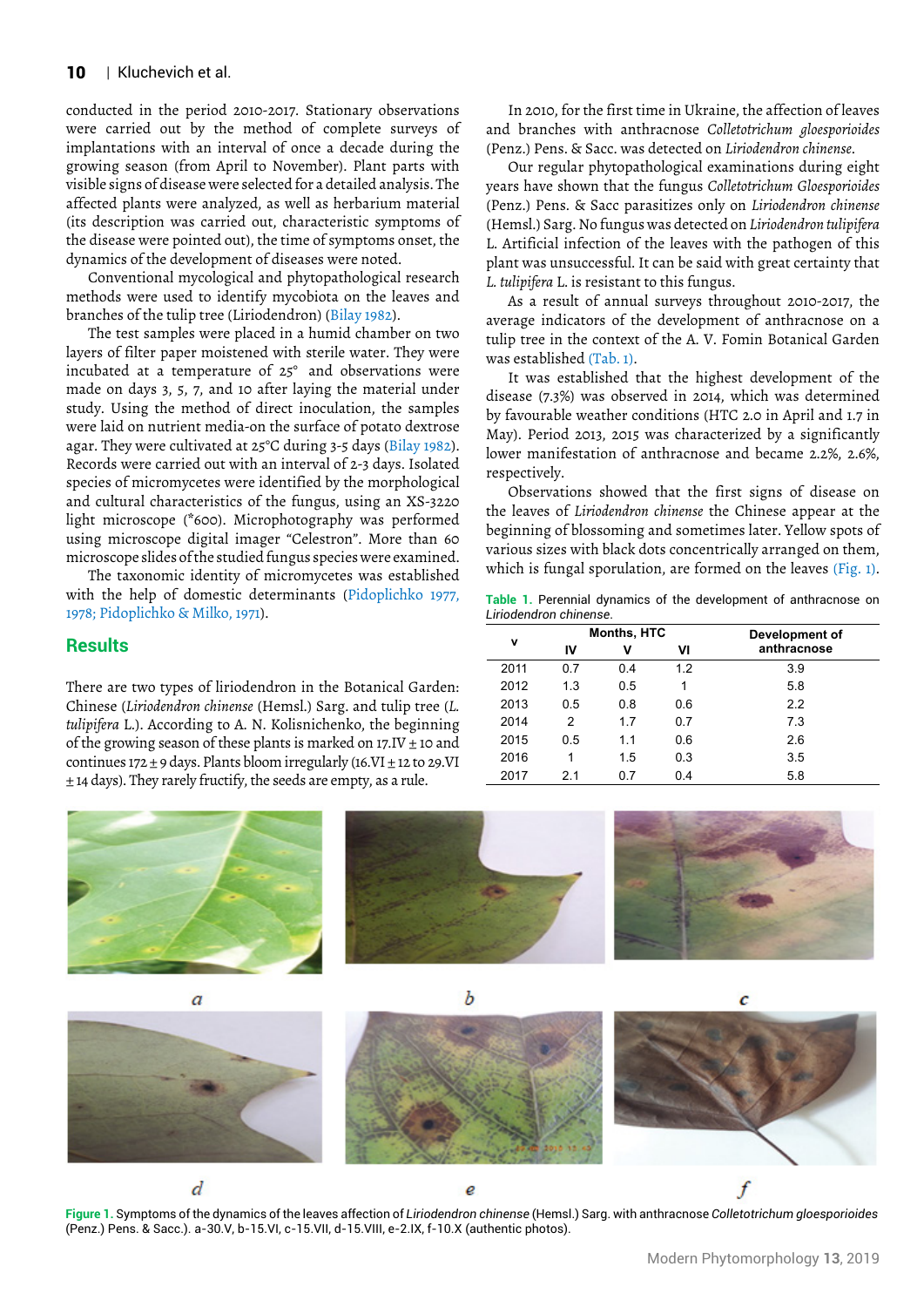The presence of setae on the conidial thalus was also noted, which is a sign of the fungi of the genus *Colletotrichum* Penz.

Based on the presented symptoms (yellow spots with concentric sporulation of the fungus, the presence of setae on the conidial thalus) and analysis of the size of conidia (Fig. 2) taken from the thalus of the fungus on the leaves of the *Liriodendron chinense* (Tab. 2), we identified this pathogen as *Colletotrichum gloesporioides* (( Penz.) Pens. & Sacc).

It was established that under favorable conditions the infection grows rapidly and continues until the end of September. Epiphytotics of anthracnose occurs in moderately warm and wet summer. The affected leaves turn yellow and fall prematurely. Since the first signs of the disease, it takes about 10-15 days until the death of the leaves. As a result of leaf abscission, the supply of nutrients is sharply reduced, and the violation of physiological functions leads to a decrease in growth, frost resistance, to the dying-off of individual branches, to a decline in the number of flowers in the next growing season.

The development of the disease always begins on the lower branches, on the older leaves. Mass development of the

disease occurs at the end of July-in early August. With a strong affection, the bulk of the leaves may fall off by the end of August, which inevitably leads to the drying of the branches, which go into the winter without an adequate supply of macronutrients. As a result, buds and entire branches are frost-killed in winter. With the strong development of the disease, infection is observed in the branches as well- the bark darkens in the places of affection, the cambium dies off, the branch dries (Fig. 3).

For the protection of plants against anthracnose, agrotechnical measures are recommended, as well as the use of fungicides (Kotova and Kungurtseva, 2014). In the autumn, pruning of dead and infected parts of the branches is carried out, the affected leaves are collected and burnt, the affected fallen leaves are embedded in the soil, or the fallen leaves are piled up with the soil (in order to apply soil antagonists). During the growing season of plants, it is recommended to use an increased dose of phosphorus, ash and microelement boron, which increases the resistance of plants.

With strong development of the disease, spraying with 1.0% Bordeaux mixture is carried out:

1. immediately after flowering



**Figure 2.** Conidial rabies fungus and conidia of *Colletotrichum gloesporioides* ((Penz.) Pens. & Sacc.). a-conidial rabies fungus, b- conidia (authentic photo).

#### **Table 2.** Size of conidia of *Colletotrichum gloesporioides* Penz. on various host plants.

| Source, year                | Host plant            | Size, micrometer               |  |  |
|-----------------------------|-----------------------|--------------------------------|--|--|
| Zhuravliov et al., 1979     | Privet                | $10.0 - 13.0 \times 3.5 - 4.0$ |  |  |
| Shevchenko, Tsyriulik, 1986 | Privet                | $11.5 - 19.5 \times 3.5 - 5.0$ |  |  |
| Pieriesypkin, 1989          | Citrus plants         | $10.0 - 19.5 \times 3.0 - 4.5$ |  |  |
| Okryun Choi et al., 2012    | Liriodendron chinense | $10.0 - 18.0 \times 3.0 - 5.0$ |  |  |
| Botanical Garden, 2012      | Liriodendron chinense | $10.0 - 18.5 \times 3.0 - 4.5$ |  |  |
|                             |                       |                                |  |  |



**Figure 3.** Drying of branches of *Liriodendron chinense* (Hemsl.) Sarg., affected with anthracnose (*Colletotrichum gloesporioides* (Penz.) Pens. & Sacc.) (authentic photo).